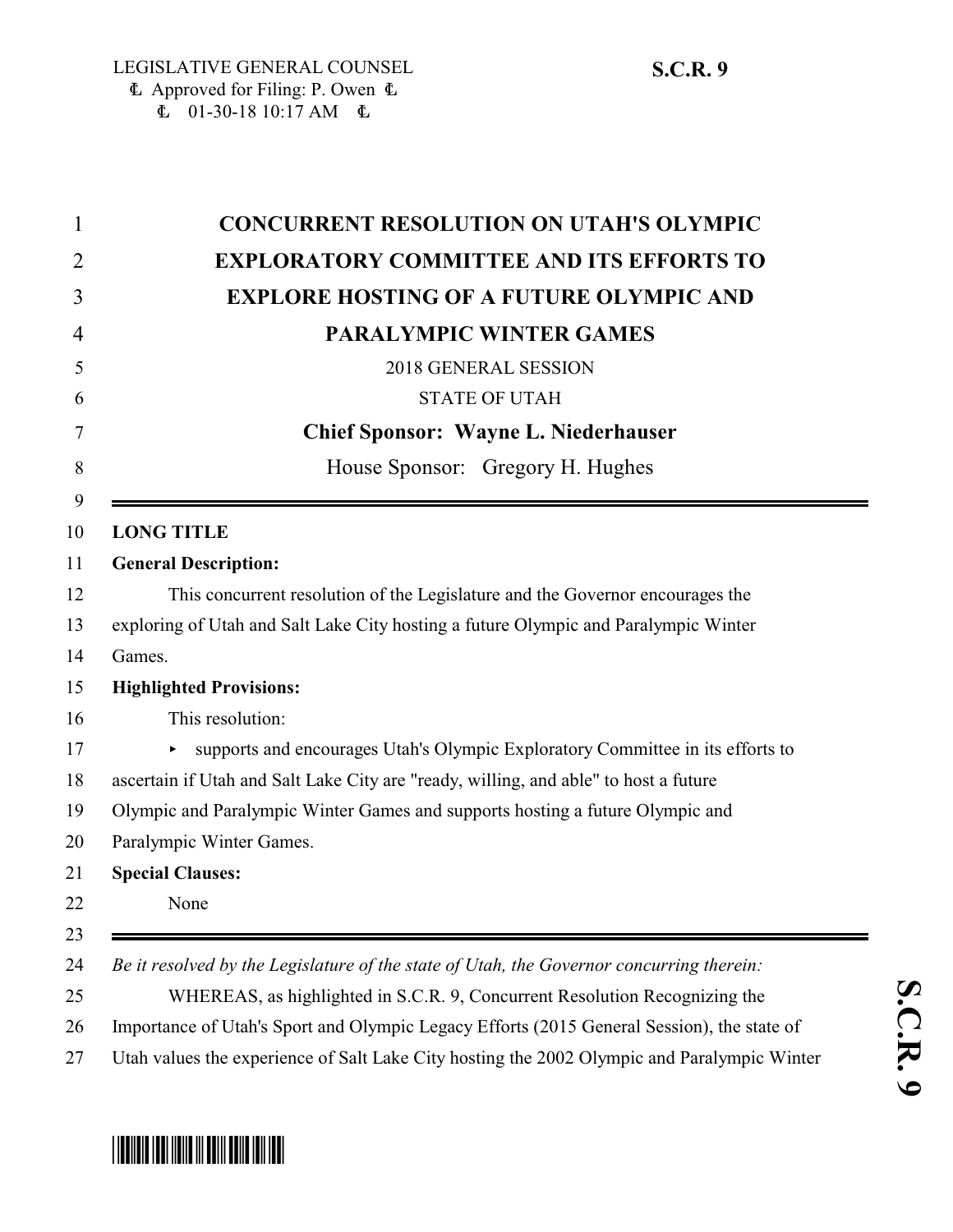## **S.C.R. 9 01-30-18 10:17 AM**

| 28 | Games and the long-term importance of sports and the Olympic legacy to Utah;                      |
|----|---------------------------------------------------------------------------------------------------|
| 29 | WHEREAS, Utah is recognized as "The State of Sport" and continues to make major                   |
| 30 | investments in sports with the Utah Sports Commission, the Utah Olympic Legacy Foundation,        |
| 31 | along with many other key partners who are helping drive Utah's Olympic legacy and sports         |
| 32 | activities by hosting hundreds of major Olympic and non-Olympic sporting events, training,        |
| 33 | and other activities at world-class venues since the 2002 Games;                                  |
| 34 | WHEREAS, Utah continues to actively partner with and support the mission and                      |
| 35 | charter of the United States Olympic Committee, the International Olympic Committee, and          |
| 36 | many other partners who are helping Utah enhance its sport and Olympic legacy;                    |
| 37 | WHEREAS, because of Utah's and Salt Lake City's excellence in hosting the 2002                    |
| 38 | Games and the hosting of many major national and international sporting events since 2002,        |
| 39 | extraordinary sport and institutional knowledge exist in Utah;                                    |
| 40 | WHEREAS, Utah continues to use and leverage significant 2002 Games infrastructure                 |
| 41 | and other infrastructure and assets, including sports, athletic, training, venues, transportation |
| 42 | improvements, sustainability and green initiatives, and other key related strategic activities;   |
| 43 | WHEREAS, due to the high level of Utah's Olympic legacy and ongoing sports efforts,               |
| 44 | venues, and institutional knowledge, Utah and Salt Lake City are favorably positioned to host     |
| 45 | another Olympic and Paralympic Winter Games and can say with confidence that they are             |
| 46 | "ready, willing, and able" to host the Olympic and Paralympic Winter Games again and to           |
| 47 | warmly welcome back the world; and                                                                |
| 48 | WHEREAS, an exploratory committee was formed October 17, 2017, by Utah's public                   |
| 49 | leaders, to begin the process of carefully examining hosting the 2026 or 2030 Olympic and         |
| 50 | Paralympic Winter Games:                                                                          |
| 51 | NOW, THEREFORE, BE IT RESOLVED that the Legislature of the state of Utah, the                     |
| 52 | Governor concurring therein, supports and encourages the Olympic Exploratory Committee in         |
| 53 | the committee's hard work to determine whether Salt Lake City and Utah can host a future          |
| 54 | Olympic and Paralympic Winter Games on budget and can conduct excellent Games.                    |
| 55 | BE IT FURTHER RESOLVED that the Legislature and Governor strongly support                         |
| 56 | Utah's and Salt Lake City's hosting of a 2026 or 2030 Olympic and Paralympic Winter Games         |
| 57 | should the opportunity present itself to bid again.                                               |
| 58 | BE IT FURTHER RESOLVED that a copy of this resolution be sent to the International                |